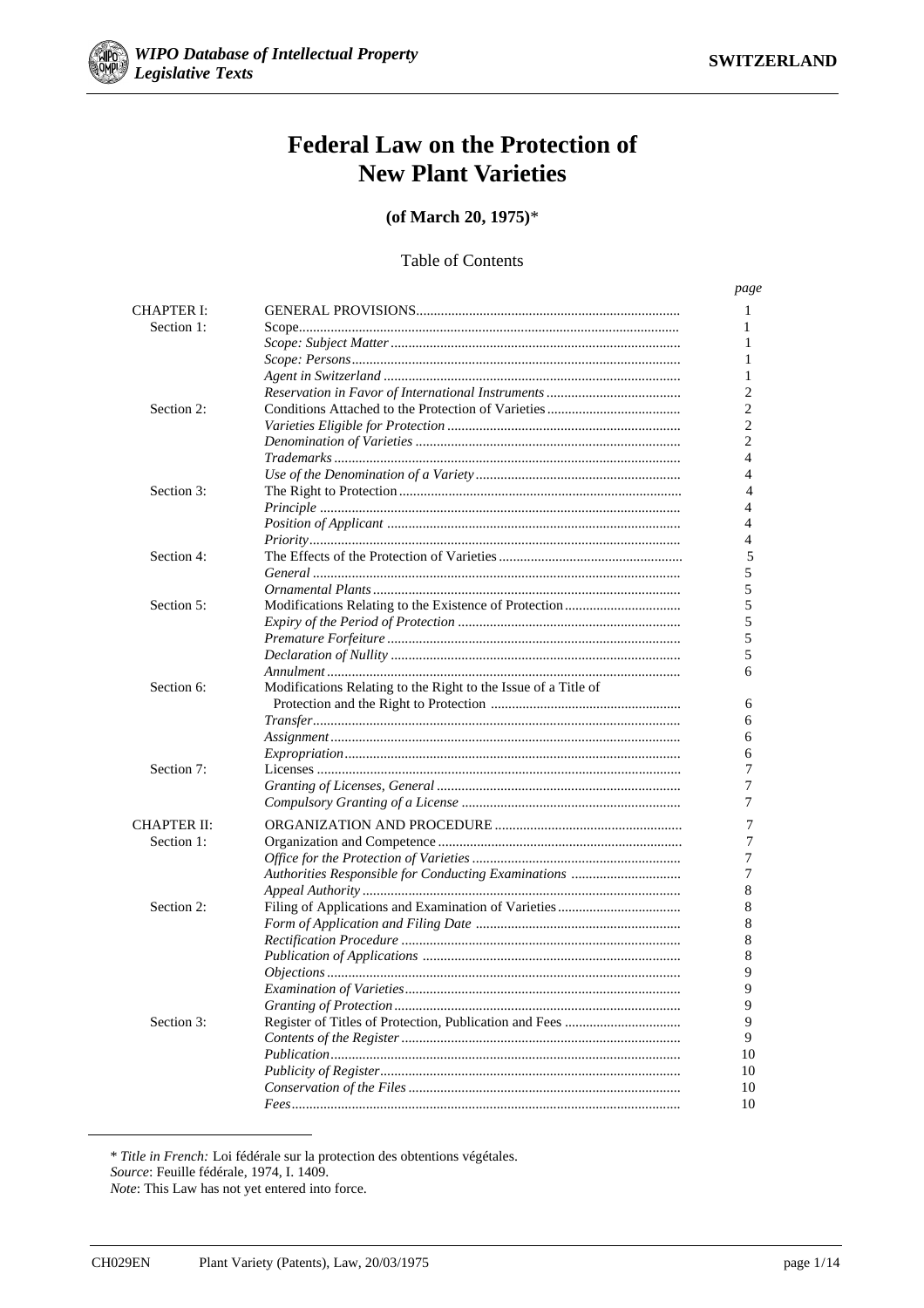| <b>CHAPTER III:</b> |                                                                         | 11 |
|---------------------|-------------------------------------------------------------------------|----|
| Section 1:          |                                                                         | 11 |
|                     | Motions for Injunctions to Desist, and to put an End to a State of      |    |
|                     | Affairs (Actions en cessation et en suppression de l'état de fait), and |    |
|                     |                                                                         | 11 |
|                     | The Right to bring an Action before Protection has been Granted         | 11 |
|                     |                                                                         | 11 |
|                     | Preservation of Manufacturing or of Business Secrets                    | 11 |
|                     |                                                                         | 11 |
|                     |                                                                         | 12 |
| Section 2:          |                                                                         | 12 |
|                     | $Conditions \dots 1$                                                    | 12 |
|                     |                                                                         | 12 |
|                     |                                                                         | 12 |
|                     |                                                                         | 12 |
|                     |                                                                         | 13 |
| <b>CHAPTER IV:</b>  |                                                                         | 13 |
|                     | Infringement of the Provisions relating to the Protection of Varieties  | 13 |
|                     |                                                                         | 13 |
|                     |                                                                         | 13 |
|                     |                                                                         | 14 |
| <b>CHAPTER V:</b>   |                                                                         | 14 |
|                     |                                                                         | 14 |
|                     |                                                                         | 14 |
|                     |                                                                         | 14 |
|                     |                                                                         | 14 |
|                     |                                                                         | 14 |

# CHAPTER I: GENERAL PROVISIONS

# **Section 1: Scope**

# *Scope: Subject Matter*

**1**. —

(1) New plant varieties ("varieties") shall be protected by virtue of the International Convention of December 2, 1961, for the Protection of New Varieties of Plants ("the Convention") and by virtue of this Law and of regulations made under it.

(2) The word "variety" shall mean any cultivar, clone, line, stock or hybrid, whatever the origin, artificial or natural, of the initial variation which gave rise to it.

(3) The new protected variety is defined by its official description or by the specimen cultivated in the reference collection of the authority responsible for carrying out the examination.

#### *Scope: Persons*

**2. —**

(1) The rights conferred by this Law may be acquired by:

- *(a)* Swiss nationals and persons having their place of residence or registered office in Switzerland;
- *(b)* nationals of another member State of the International Union for the Protection of New Varieties of Plants (hereinafter called "member State") if that State protects varieties of the same species or if the variety belongs to a species mentioned in the list referred to in Article 4(3) of the Convention.

(2) States which grant reciprocity to Switzerland shall be treated on the same footing as member States. Persons having their domicile or registered office in one of the former States shall enjoy the same treatment as the nationals of the latter States.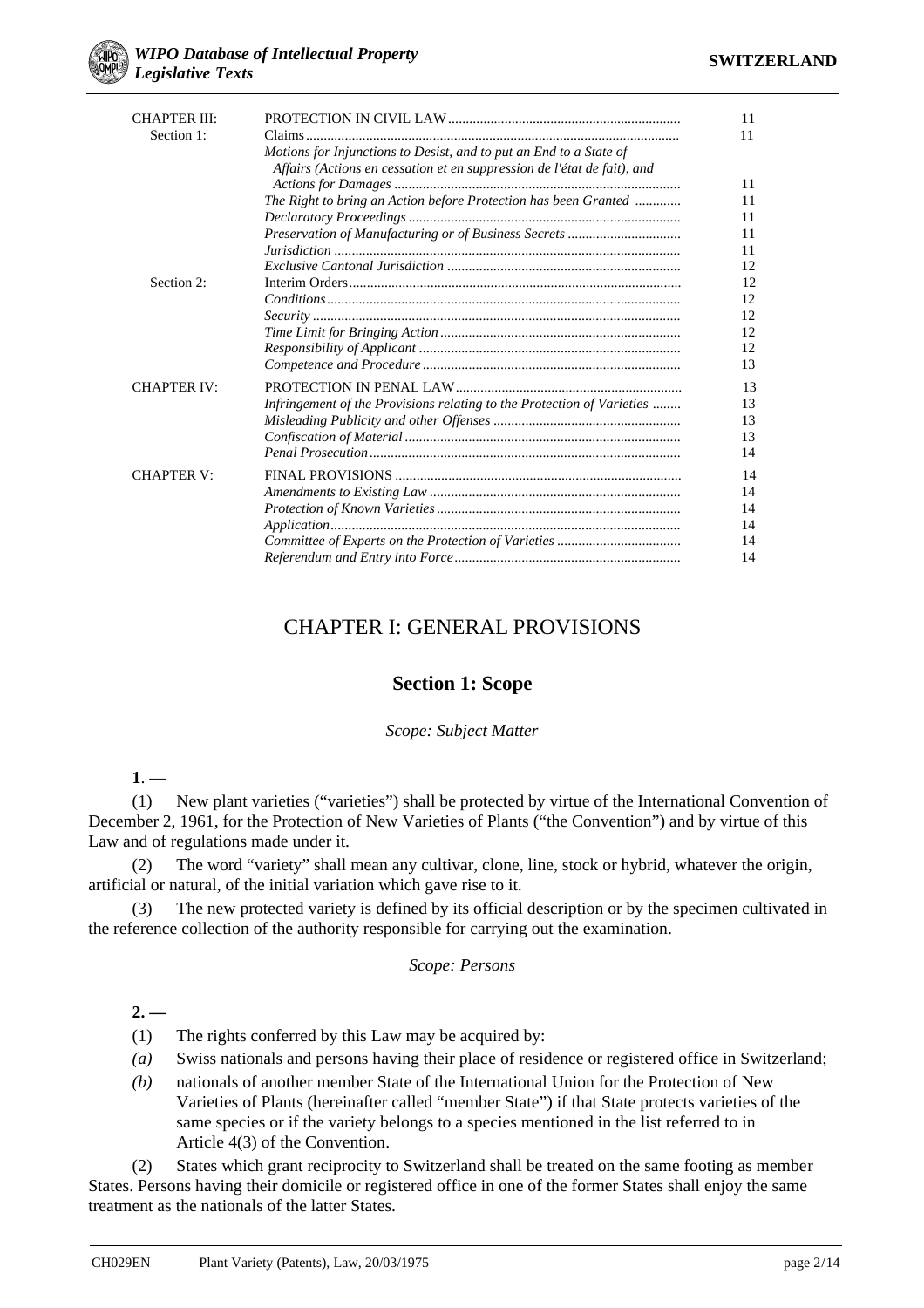# *Agent in Switzerland*

**3**. — No person having neither residence nor registered office in Switzerland can be party to an action instituted pursuant to this Law and enforce the rights derived therefrom unless he has an agent established in Switzerland. Such an agent shall have power to act on his principal's behalf before the Office for the Protection of New Varieties (the "Office" referred to in Article 23) and in legal proceedings relating to the protection of varieties. Nothing in this Law shall alter the provisions governing the exercise of the legal profession.

# *Reservation in Favor of International Instruments*

**4**. — Applicants for a right to protection ("applicants") and the holders of such a right ("holders") may invoke the provisions of the most recent text ratified by Switzerland of multilateral conventions, when these are more favorable than the provisions of this Law.

# **Section 2: Conditions Attached to the Protection of Varieties**

*Varieties Eligible for Protection*

**5. —**

(1) Protection shall be allowed and must be granted to new varieties which are stable and sufficiently homogeneous; such varieties must, in addition, belong to a botanical genus or species which the Federal Council has included in the list of species.

(2) A variety shall be considered to be new if it is clearly distinguished, by one or more important features, from any other variety whose existence is generally known at the time the application for a title of protection ("application") is filed.

The fact that a variety is itself generally known shall in no way detract from its character of novelty unless, at the time the application was filed, the variety had already been offered for sale or marketed in Switzerland or — for more than four years — abroad, with the consent of the breeder or his successor in title.

# *Denomination of Varieties*

**6. —**

- (1) A variety shall be given a denomination.
- (2) Such denomination shall not:
- *(a)* be liable to mislead or to cause confusion with another denomination which has already been filed or registered in a member State for a variety of the same species or a similar botanical species;
- *(b)* be contrary to public order or morality nor infringe federal law or international instruments;
- *(c)* consist exclusively of figures.

(3) If the same variety has already been filed or registered in another member State, the same denomination shall be used unless it is improper for linguistic or other reasons.

# *Trademarks*

**7. —**

(1) Apart from the denomination, a variety may be designated by a trademark differing from the denomination.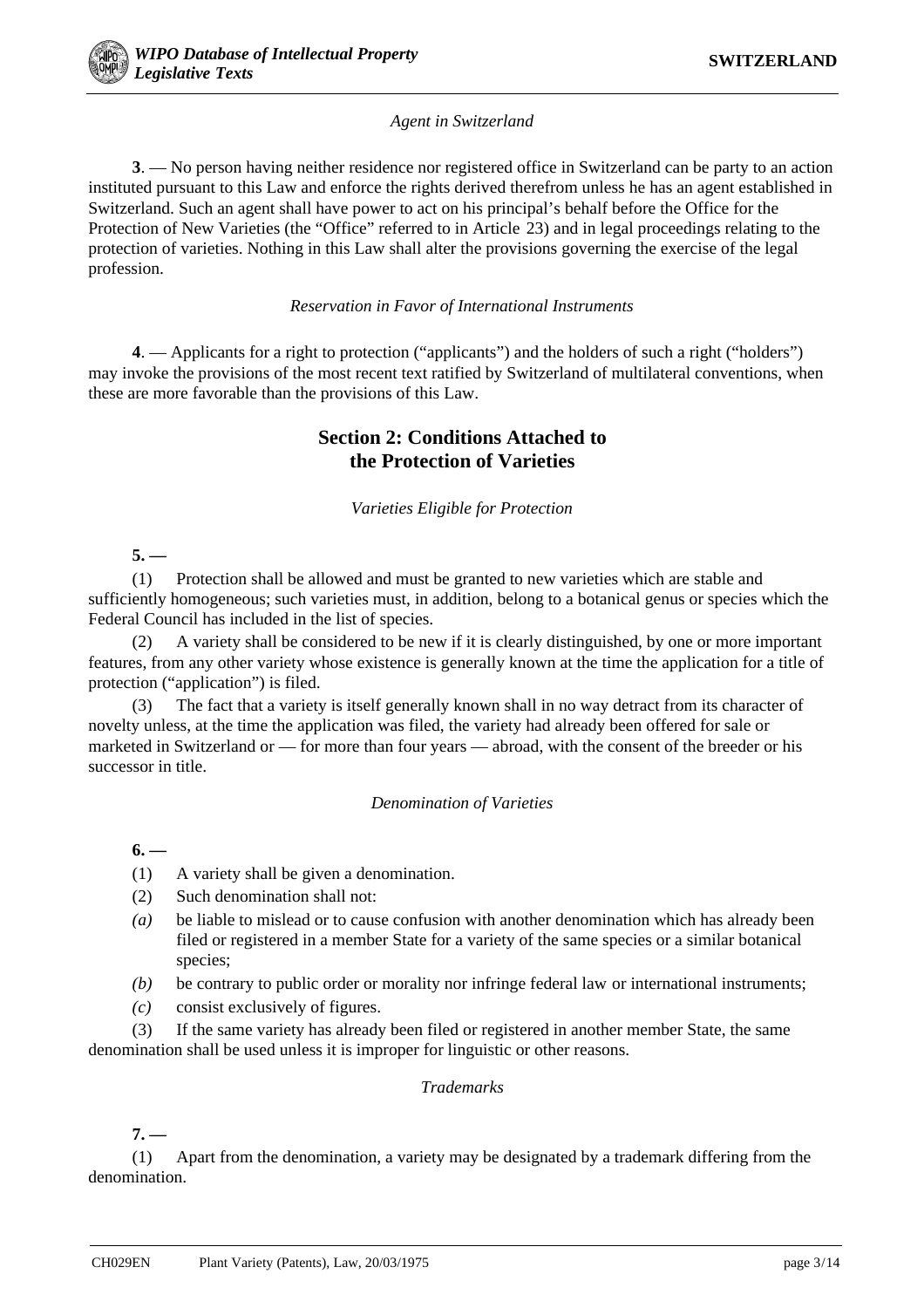(2) If, for a particular variety, the applicant announces a denomination identical with the trademark under which he has registered it or another variety of the same or a similar botanical species, or if he announces a denomination which is liable to be confused with that trademark, he can no longer, from the time when he obtained the title to the protection of his variety in a member State, avail himself of the right deriving from the trademark within the limits of the protection resulting from the varietal denomination.

*Use of the Denomination of a Variety*

**8. —**

(1) Anyone selling or offering for sale propagating material on a commercial basis shall use the denomination of the variety even after the termination of protection.

(2) The rights of third parties shall remain fully intact.

# **Section 3: The Right to Protection**

#### *Principle*

**9. —**

(1) The right to the protection of a variety is acquired by a breeder or by his successor in title. Article 332 of the *Code des obligations* and Article 16 of the Federal Law on the Status of Officials shall apply *mutatis mutandis*.

(2) If several persons have jointly created a variety, the right belongs to them jointly.

(3) If the variety has been obtained independently by several persons, the right belongs to the one who can prove that his application was filed first or that his application enjoys priority.

#### *Position of Applicant*

**10**. — Anyone who has filed an application shall be considered, pending proof to the contrary, as being authorized to claim the title of protection.

#### *Priority*

**11. —**

(1) Anyone who files an application within twelve months of the date on which he or his agent has filed, for the first time, a regular application in another member State, shall enjoy the priority deriving from the first application. In such a case, any facts arising since the first application cannot be invoked in opposition to the second application.

(2) Priority shall be invoked when filing an application for a variety. Attested copies of the documents proving the first application must be submitted to the Office within three months. If these conditions are not fulfilled the priority shall lapse.

# **Section 4: The Effects of the Protection of Varieties**

#### *General*

 $12. -$ 

(1) The effect of the protection of varieties is that no one may, professionally, without the consent of the holder, produce propagating material of the protected variety with a view to marketing it, offering it for sale or selling it in the course of business.

(2) "Propagating material for the production of plants" means:

*(a)* reproductive propagating material (seeds, fruits, etc.); or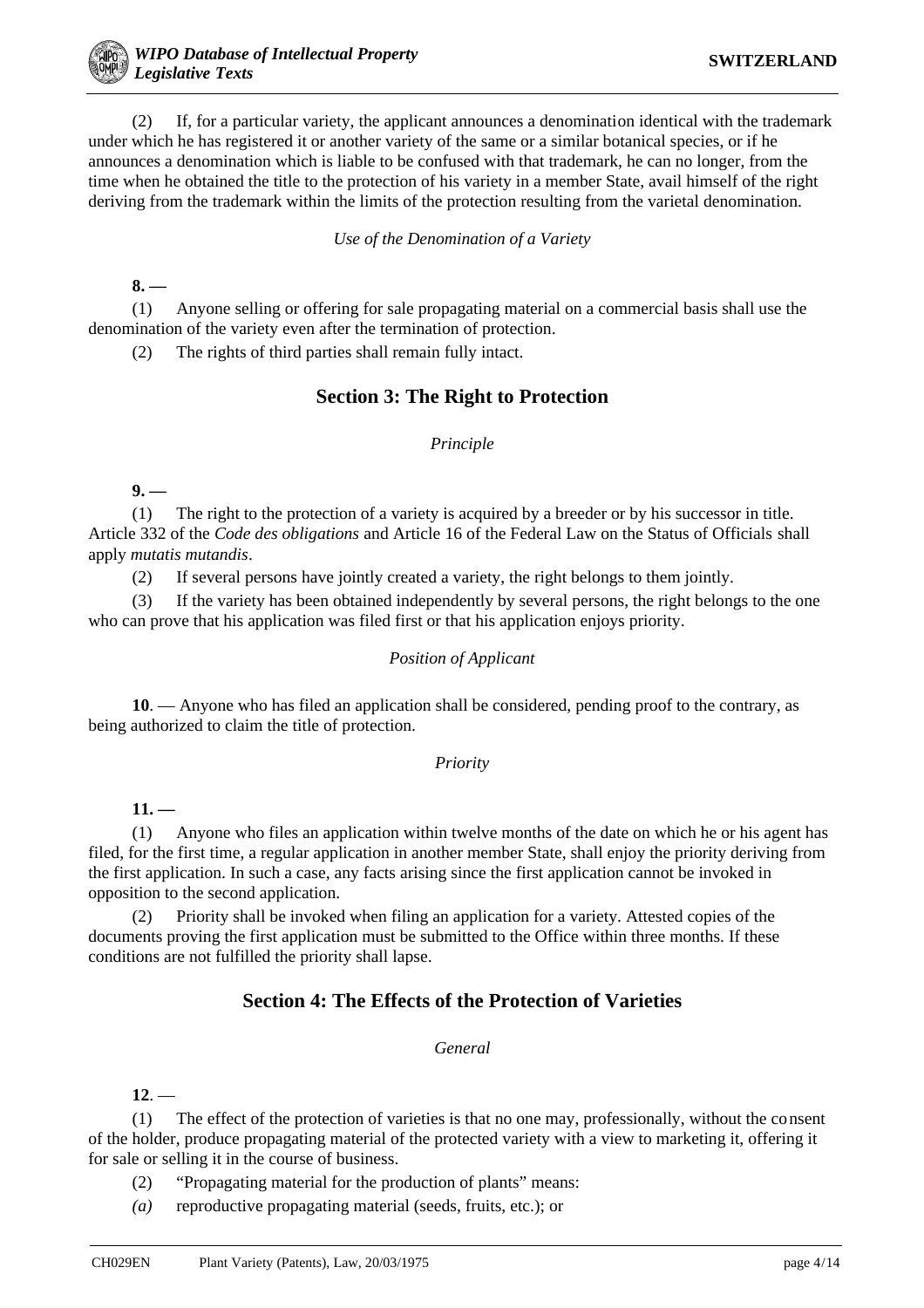*(b)* vegetative propagating material (plants or parts of plants such as cuttings, tubers, bulbs, etc.).

(3) It is not necessary to have the authorization of the breeder or his successor in title to use the propagating material of a protected variety for creating or marketing a new variety. Such authorization is, however, required when the protected variety has to be used repeatedly to produce the new variety.

# *Ornamental Plants*

**13**. —

(1) No one, without the consent of the holder may, for the commercial production of ornamental plants or cut flowers, use plants or parts of plants which propagate vegetatively and which are customarily marketed for purposes other than propagation.

(2) For certain varieties of ornamental plants, the Federal Council may extend such protection to the marketed product if this is necessary in the interests of the holders. In such cases, the extended protection applies only to Swiss holders and to the nationals of States granting reciprocity.

# **Section 5: Modifications Relating to the Existence of Protection**

*Expiry of the Period of Protection*

14. — Protection shall expire at the end of the 20<sup>th</sup> year following the issue of the title. The Federal Council may, in the case of certain species or groups of plants, increase the period of protection to 25 years at the most.

# *Premature Forfeiture*

**15**. —

(1) A title of protection shall become forfeit when:

*(a)* the holder renounces his right by a written declaration addressed to the Office;

*(b)* an annual fee is not paid by the due date.

(2) Such renunciation may be revoked if it has not yet been published by the Office.

# *Declaration of Nullity*

**16**. —

(1) When a complaint has been lodged, the judge may declare a title of protection null and void if it is proved that the variety is not new or that the same variety has already been protected by virtue of an earlier application or that priority was enforceable in respect of it.

(2) Anyone who establishes an interest may bring an action for nullity.

(3) When the Swiss Office has granted a title of protection on recognition of the priority derived from an application abroad and the foreign title has not been obtained, the holder must elucidate the reasons, producing documentary proof. If he refuses to do so, the judge may decide the case at his discretion.

# *Annulment*

**17**. —

- (1) The Office shall annul a title of protection when the holder:
- *(a)* cannot supply propagating material capable of producing the new variety with its morphological and physiological characteristics as defined when the right was granted;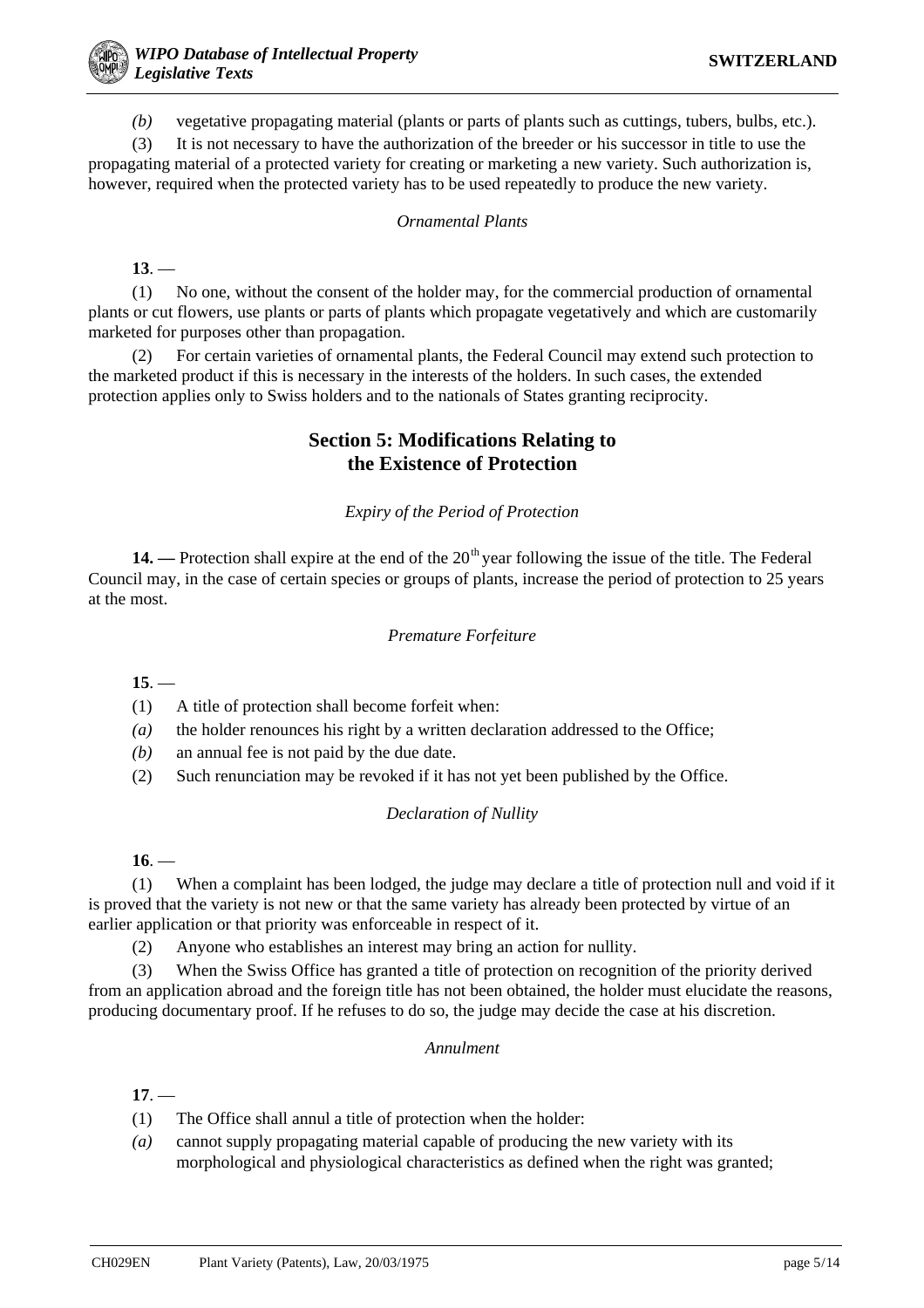*(b)* fails to produce within the prescribed period and after being requested to do so the propagating material, the documents and the information necessary for examining the new variety, or does not allow inspection of the measures which have been taken for the maintenance of the variety.

(2) The annulment of a title of protection takes effect from the time of its entry in the register of titles of protection of varieties ("the register").

# **Section 6: Modifications Relating to the Right to the Issue of a Title of Protection and the Right to Protection**

# *Transfer*

**18**. —

(1) The right to the issue of a title of protection and the right to protection may be transferred in whole or in part to third parties and may pass to successors in title.

(2) Unless they have been recorded in the register the rights of third parties cannot be set up against anyone who, in good faith, has acquired rights to protection.

# *Assignment*

**19**. —

(1) When an application has been filed by a person not having a right to protection, the successor in title may demand the assignment of the application or, if the title has already been granted, bring an action for assignment.

(2) The action must be brought within two years from the date of publication of the title of protection. An action brought against a defendant who has acted in bad faith is not subject to any time limit.

(3) If the action succeeds, any rights granted by the defendant to third parties become null and void.

# *Expropriation*

 $20.$ —

(1) When necessitated by the national supply situation, the Federal Council may order the total or partial expropriation of a title of protection.

The expropriated person shall be entitled to full and complete compensation. In case of dispute, the compensation shall be fixed by the Federal Court (*Tribunal fédéral*). Chapter II of the Federal Law on Expropriation applies *mutatis mutandis*.

# **Section 7: Licenses**

# *Granting of Licenses, General*

**21**. —

(1) The holder may authorize a third person to use a protected variety (granting of a license). If the variety belongs jointly to several persons, a license can only be granted by agreement between them.

(2) Unless they have been recorded in the register, licenses cannot be set up against anyone who, in good faith, has acquired rights to protection.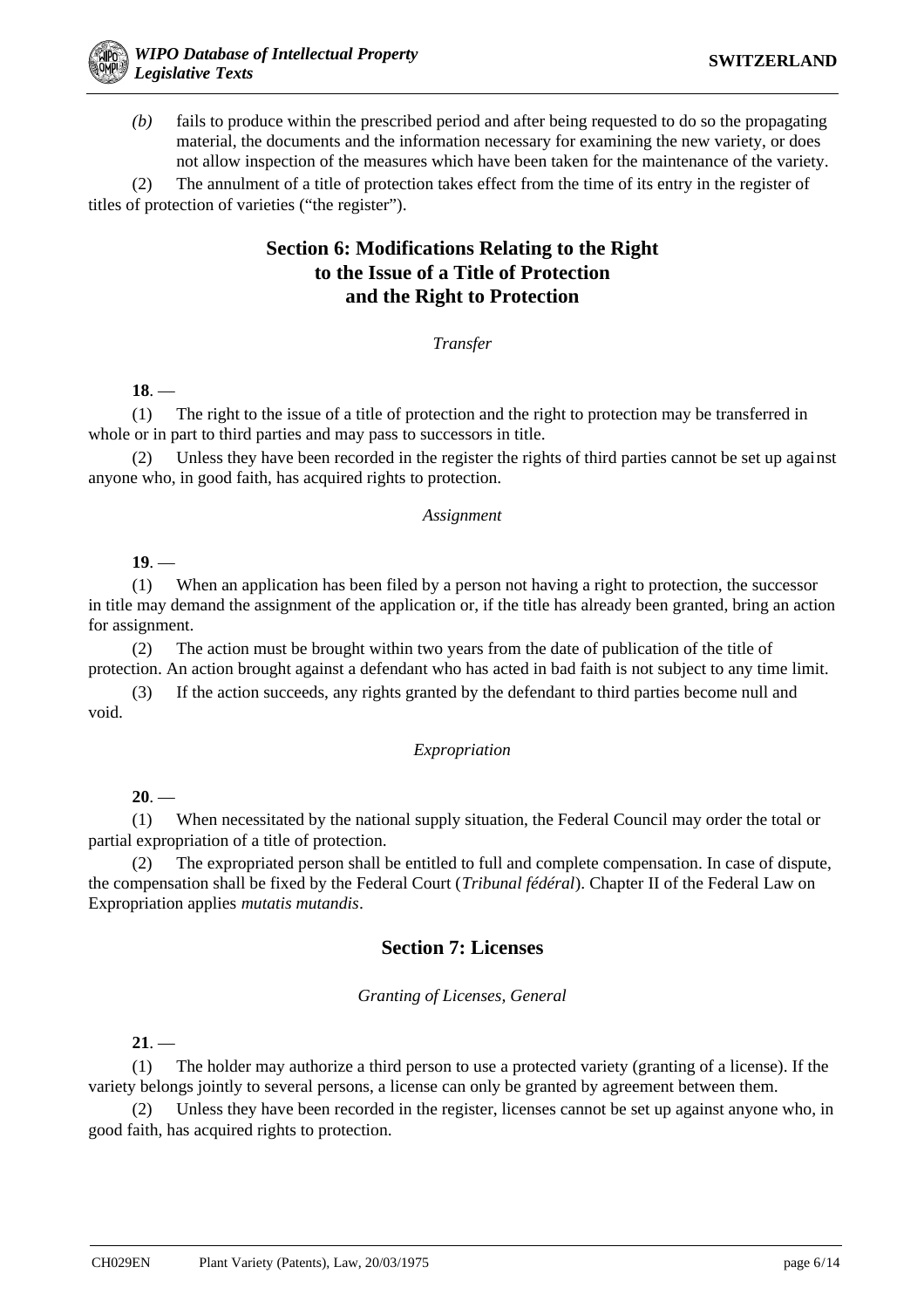*Compulsory Granting of a License*

 $22 -$ 

(1) Any person whose request for a license is rejected by the holder on insufficient grounds may bring an action before the courts for the issue of a license. The granting of a license may be ordered only if required in the public interest.

(2) The judge shall fix the scope and duration of the license and the compensation to be paid. A compulsory license cannot be assigned and cannot be exclusive.

(3) Where an action appears well-founded, the judge may, after hearing the defendant and subject to a final decision, grant the license at the request of the claimant, provided he furnishes adequate security to the defendant.

# CHAPTER II: ORGANIZATION AND PROCEDURE

# **Section 1: Organization and Competence**

*Office for the Protection of Varieties*

**23**. — The Office for the Protection of Varieties ("the Office") is attached to the Agricultural Division of the Federal Department of the Public Economy. Unless this Law provides otherwise, the Office is empowered to issue titles of protection and to examine questions concerning them.

# *Authorities Responsible for Conducting Examinations*

**24**. —

(1) It shall be the responsibility of federal agricultural research stations to investigate whether a variety is new and sufficiently homogeneous and stable. In the case of varieties developed by the stations themselves, the Office shall entrust the task to some other authority fulfilling the required conditions. International agreements made pursuant to Article 30(2) of the Convention shall apply notwithstanding anything to the contrary herein.

(2) The authority responsible for the examination may, with the approval of the Office, call on the assistance of third parties and take into consideration the findings of examinations conducted abroad.

# *Appeal Authority*

 $25.$ 

(1) The decisions of the Office concerning the admissibility of a variety to protection under Article 5 shall be subject to an appeal to the Appeals Section of the Federal Bureau of Intellectual Property. The decisions of the Section are not subject to appeal.

(2) An appeal under administrative law to the Federal Court is admissible against all other decisions of the Office.

(3) The appeals procedure is governed by the general provisions of the legislation on administrative justice.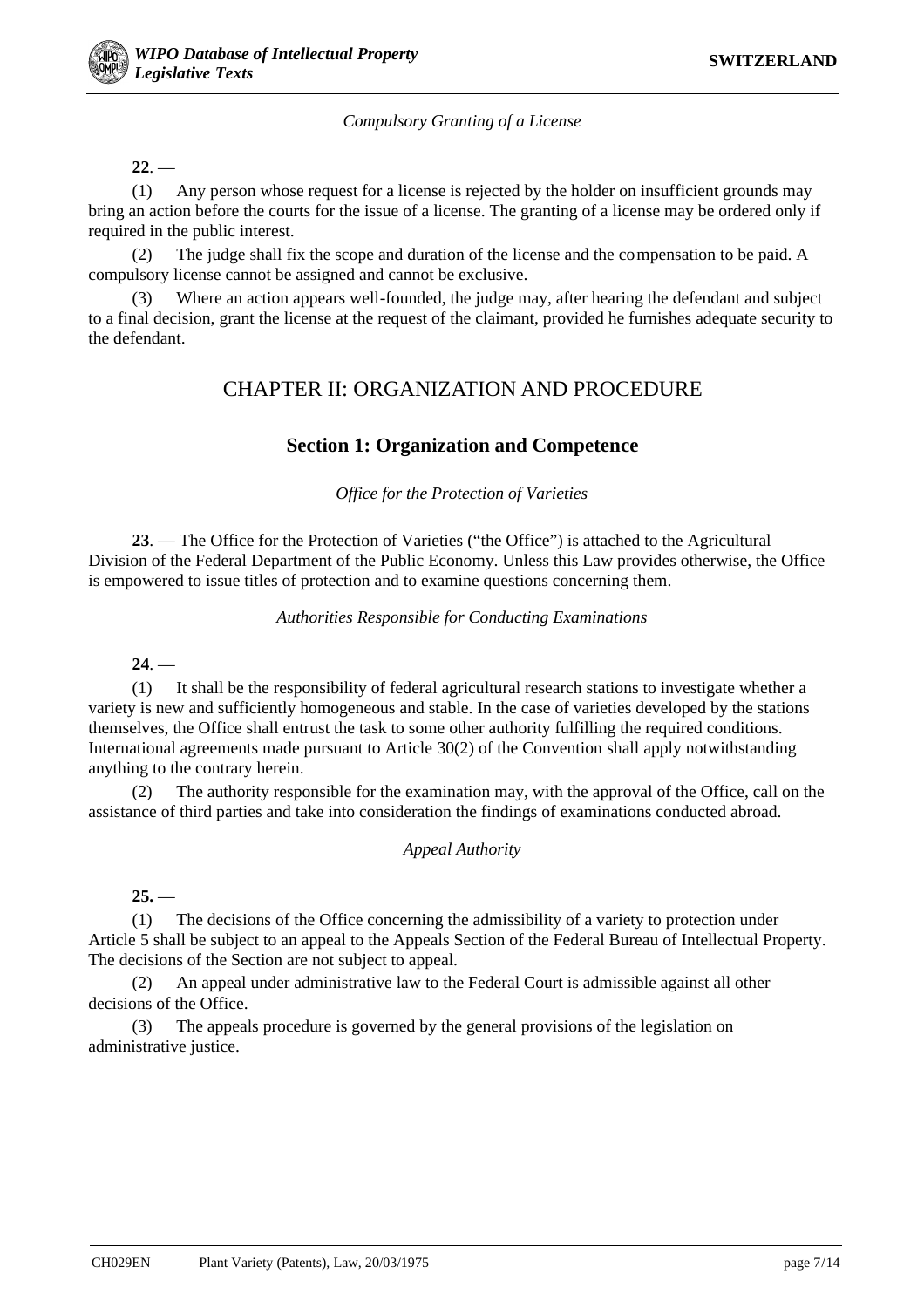# **Section 2: Filing of Applications and Examination of Varieties**

*Form of Application and Filing Date*

 $26.$ 

(1) Anyone wishing to have a variety protected shall submit to the Office, in the prescribed manner, an application accompanied by the required indications and documents, and pay the application fee.

(2) The filing date is taken to be the day on which all the file documents have been produced and the application fee has been paid.

# *Rectification Procedure*

**27**. —

(1) An improper application shall be rectified if the Office so requires. In case of need, the Office may at any time require other rectifications.

(2) If the defects are not removed within the time limit stipulated, the application shall be rejected.

# *Publication of Applications*

**28**. —

(1) A properly filed application shall be published by the Office. Such publication shall include at least:

*(a)* the filing date;

*(b)* the name or designation and the address of the applicant and of his agent, if any;

- *(c)* the name or designation and the address of the breeder, if he is not the applicant;
- *(d)* the proposal concerning the denomination of the variety;
- *(e)* the genus or species to which the variety concerned belongs;
- *(f)* where applicable, the country and date of a previous application giving priority.

(2) Where an application is withdrawn or rejected after publication, or where the terms of a published application are subsequently modified, a new publication shall be made.

# *Objections*

**29**. —

(1) Anyone shall be entitled to present objections to an application during the three months following publication. Such objections shall be made in writing, giving reasons. The documents and plants serving as evidence shall be attached or indicated.

(2) The only effect of objections can be to show that the variety for which an application has been filed is not eligible for protection under Article 5 or that its denomination is inadmissible under Article 6.

(3) The applicant has the right to state his views about the objections presented. In particular, he shall state whether he intends to maintain his application, modify it or withdraw it.

# *Examination of Varieties*

**30**. —

(1) After publishing an application, the Office shall transmit it to the authority responsible for examining the variety informing it of any objections presented.

The applicant shall, within a fixed time limit, supply the propagating material required by the authority responsible for conducting the examination, provide it with all the necessary particulars and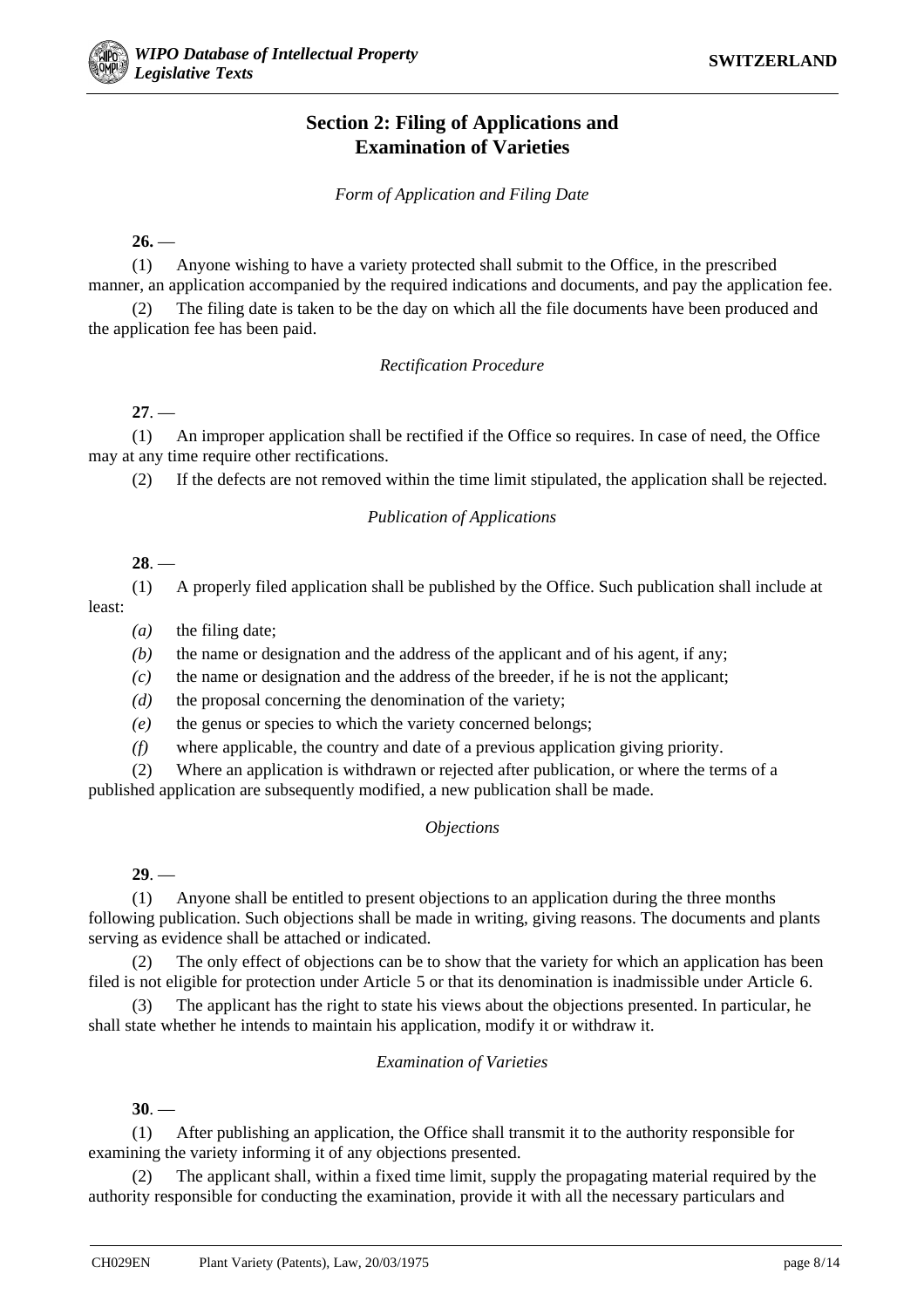authorize their verification. The breeder or his successor in title who claims priority for the application shall supply the propagating material within four years from the expiry of the priority period.

(3) Where the variety is subjected to a cultivation test, the applicant has the right to inspect the test in progress on the spot and to express his views on the results of the test.

# *Granting of Protection*

**31**. —

(1) Once the examination is completed, the Office shall grant protection when all the requirements are fulfilled. Otherwise, it shall refuse to grant it.

(2) Protection is granted, without guarantee on the part of the Confederation, by the entry in the register. As title of protection, the applicant shall receive an extract from the register ("title of protection of the variety").

(3) Until proof is produced to the contrary, the title shall be considered lawful and its holder as the rightful holder thereof.

# **Section 3: Register of Titles of Protection, Publication and Fees**

*Contents of the Register*

 $32 -$ 

(1) The Office shall keep the register in which titles of protection are recorded, with the necessary indications, namely:

*(a)* the denomination of the variety;

- *(b)* the description of the variety;
- *(c)* the name or designation and address of the holder and of his agent, if any;
- *(d)* the name or designation and address of the breeder, if he is not the holder;
- *(e)* the filing date of the application and its date of publication;
- *(f)* where applicable, the country and date of a former application giving priority.

(2) All changes affecting the title of protection or the right to protection shall likewise be recorded in the register. The courts shall send to the Office, in full and free of charge, any decisions, against which appeals may no longer be brought, which give rise to such changes.

(3) Provided it has previously informed the holder thereof, the Office may supplement the description of a variety where this is required by the description of another variety.

# *Publication*

**33**. —

(1) The Office shall publish the entries made in the register.

(2) No one may avail himself of the claim that he was unaware of an entry in the register.

# *Publicity of Register*

**34**. —

(1) Anyone may, on payment of a fee, consult the register or obtain information concerning its contents and request extracts.

(2) Apart from the report of the authority responsible for the examination, the documents contained in the register shall be confidential. They may not be consulted by third parties without the authorization of the holder. The courts do not require such authorization.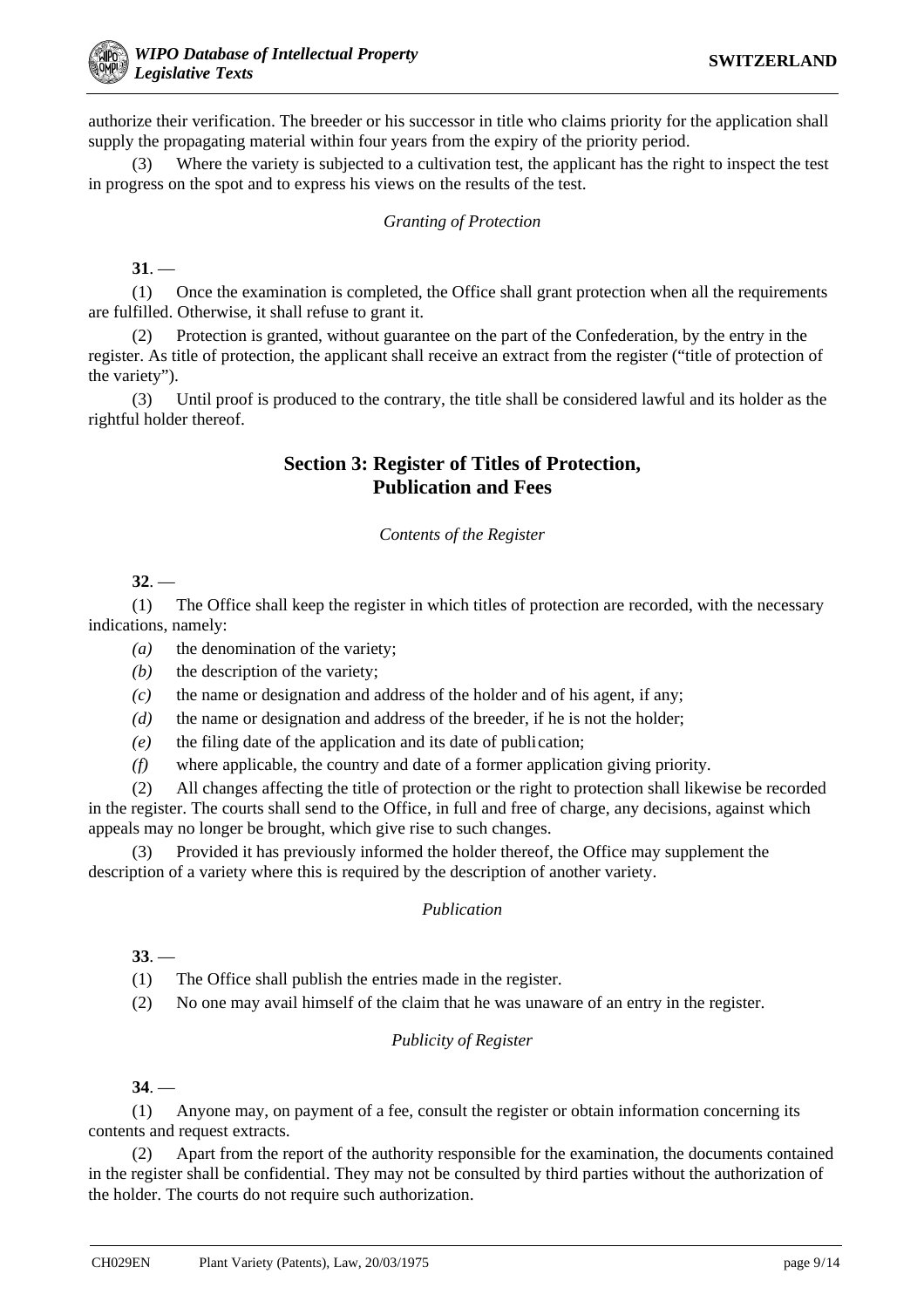# *Conservation of the Files*

**35**. — The Office shall conserve the originals or copies of the documents in the files relating to titles of protection for five years after the termination of protection; the register, however, shall be conserved indefinitely.

# *Fees*

**36**. —

- (1) The competent services shall collect the following fees for the issue of a title of protection:
- *(a)* a fee for the filing of the application;
- *(b)* fees for the examination of the variety;
- *(c)* annual fees during the duration of protection.
- (2) Fees are payable in advance and fixed at such a level as to cover costs.

(3) The Federal Council shall lay down rules concerning the amount and due date of fees and the time limits within which they shall be paid. It may declare other services relating to the protection of varieties to be subject to the payment of fees.

# CHAPTER III: PROTECTION IN CIVIL LAW

# **Section 1: Claims**

*Motions for Injunctions to Desist, and to put an End to a State of Affairs (Actions en cessation et en suppression de l'état de fait), and Actions for Damages*

**37**. —

(1) Anyone who is threatened or who is injured in his rights deriving from protection or in his right to the denomination of a variety may bring an action for an injunction ordering the discontinuance of the act complained of or the elimination of the unlawful situation resulting from it.

(2) In the event of negligence, the injured party may also claim damages; the amount of the damages need not be indicated in the plaintiff's pleadings.

# *The Right to bring an Action before Protection has been Granted*

# **38**. —

(1) As soon as the application has been published and before protection has been granted, the applicant may bring an action for an injunction for the discontinuance of acts or the elimination of their consequences, provided he furnishes adequate security to the opposing party.

(2) Actions for damages may be brought only when protection has been granted, but they may then include damage caused by the defendant's negligence since the publication of the application.

# *Declaratory Proceedings*

**39**. — Anyone who can prove an interest may bring an action with a view to establishing the existence or absence of a legal relation falling to be judged in accordance with this Law.

# *Preservation of Manufacturing or of Business Secrets*

**40**. —

(1) The manufacturing or business secrets of the parties concerned shall be preserved.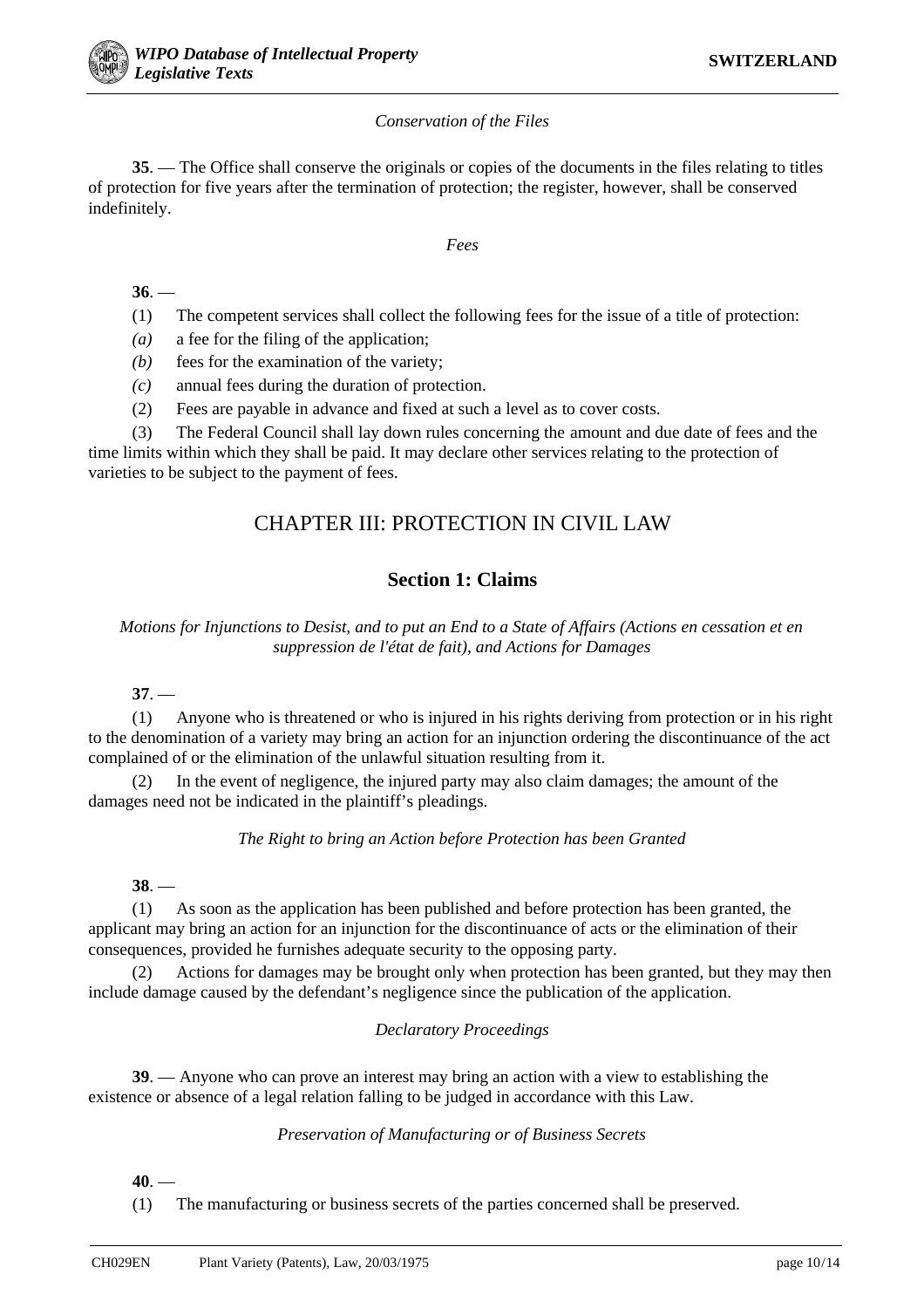(2) The opposing party shall be informed of evidence liable to reveal such secrets only in so far as this is compatible with their preservation.

#### *Jurisdiction*

**41**. —

(1) The actions provided for under this Law shall be brought before the judge of the defendant's place of residence in Switzerland.

(2) If the defendant does not have a place of residence in Switzerland, the competent judges shall be:

- *(a)* in the case of actions brought against third persons by the applicant or the holder: the judge of the place in which the act was committed, or of the place in which the result was produced;
- *(b)* in the case of actions brought by third persons against the applicant or the holder: the judge of the place of business of the agent named in the register or, if the agent has been struck off the register, the judge of the place where the Office has its headquarters.

(3) If more than one place is eligible, the competent judge shall be the one before whom the action is brought.

## *Exclusive Cantonal Jurisdiction*

**42**. —

(1) Each canton shall appoint for the whole of its territory a court which shall have exclusive cantonal jurisdiction over the actions covered by the present Law.

(2) Appeal to the Federal Court is admissible irrespective of the amount in dispute.

# **Section 2: Interim Orders**

#### *Conditions*

**43**. —

(1) At the request of a person entitled to bring an action, it shall be possible to make interim orders, for example, with a view to ensuring the provision of evidence, the continuance of a state of affairs or the exercise of disputed rights relating to the discontinuance of an act or the elimination of the situation resulting from it.

(2) The applicant shall establish the likelihood that the opposing party has infringed or intends to infringe the provisions of this Law and that he is consequently threatened with damage difficult to make good and which can only be prevented by interim orders.

(3) The opposing party shall be heard; if there is danger in delay, the interim orders may be made in advance.

#### *Security*

**44**. —

(1) Interim orders which are liable to cause damage to the opposing party shall be subject to an obligation to provide security.

(2) Where the opposing party provides adequate security to the applicant, the making of interim orders may be waived or such orders, if already made, may be revoked.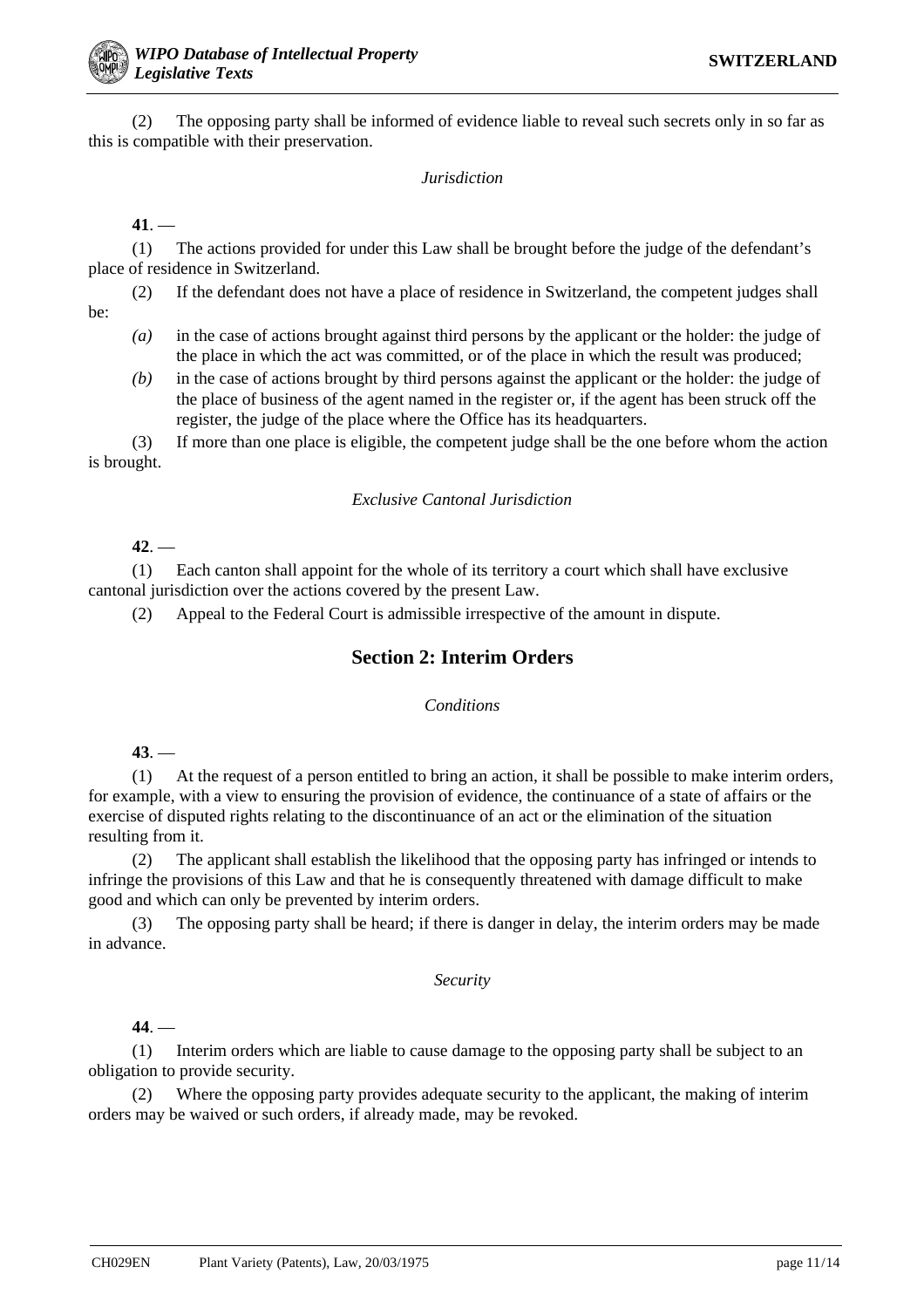# *Time Limit for Bringing Action*

**45**. — When an interim order is made before an action has been initiated, the applicant shall be granted an additional time limit of 60 days in which to bring an action; he shall be warned that, if he does not institute proceedings within this period, the interim order shall lapse.

# *Responsibility of Applicant*

# **46**. —

(1) The damage resulting from an interim order shall be made good if the claim on the grounds of which the order was made proves to be ill-founded.

(2) The action for damages shall be barred one year from the day on which the interim order lapsed.

(3) If the applicant has provided security, this shall be returned to him only when it is certain that no action for damages will be brought; in case of doubt, the judge may, even if the applicant does not so request, fix a time limit for bringing an action.

#### *Competence and Procedure*

# **47**. —

(1) So long as an action has not been initiated, competence based on place shall be determined by the rules which apply to the action.

(2) Once proceedings have started, the judge before whom they have been brought is alone competent.

(3) The cantons shall appoint the authority competent to make interim orders and shall prescribe the relevant procedure.

# CHAPTER IV: PROTECTION IN PENAL LAW

# *Infringement of the Provisions relating to the Protection of Varieties*

# **48**. —

(1) Anyone who unlawfully produces for commercial purposes the propagating material of a protected variety, offers it for sale or sells it in the course of business,

anyone who unlawfully and constantly uses the propagating material of a protected variety with a view to producing the propagating material of a new variety,

anyone who unlawfully uses plants or the parts of plants of a protected variety customarily put up for sale for purposes other than propagation for the commercial production of ornamental plants or cut flowers,

anyone who unlawfully sells in the course of business ornamental plants or cut flowers of species for which protection has been extended, within the meaning of Article 13(2), to the marketed product,

shall, if he has acted intentionally, be punished on the complaint of the injured party by imprisonment for up to one year, or by a fine.

(2) If he has acted negligently, he shall be punished by a fine.

(3) The right to lodge a complaint shall lapse on the expiry of a period of six months from the date on which the identity of the person responsible is known to the injured party.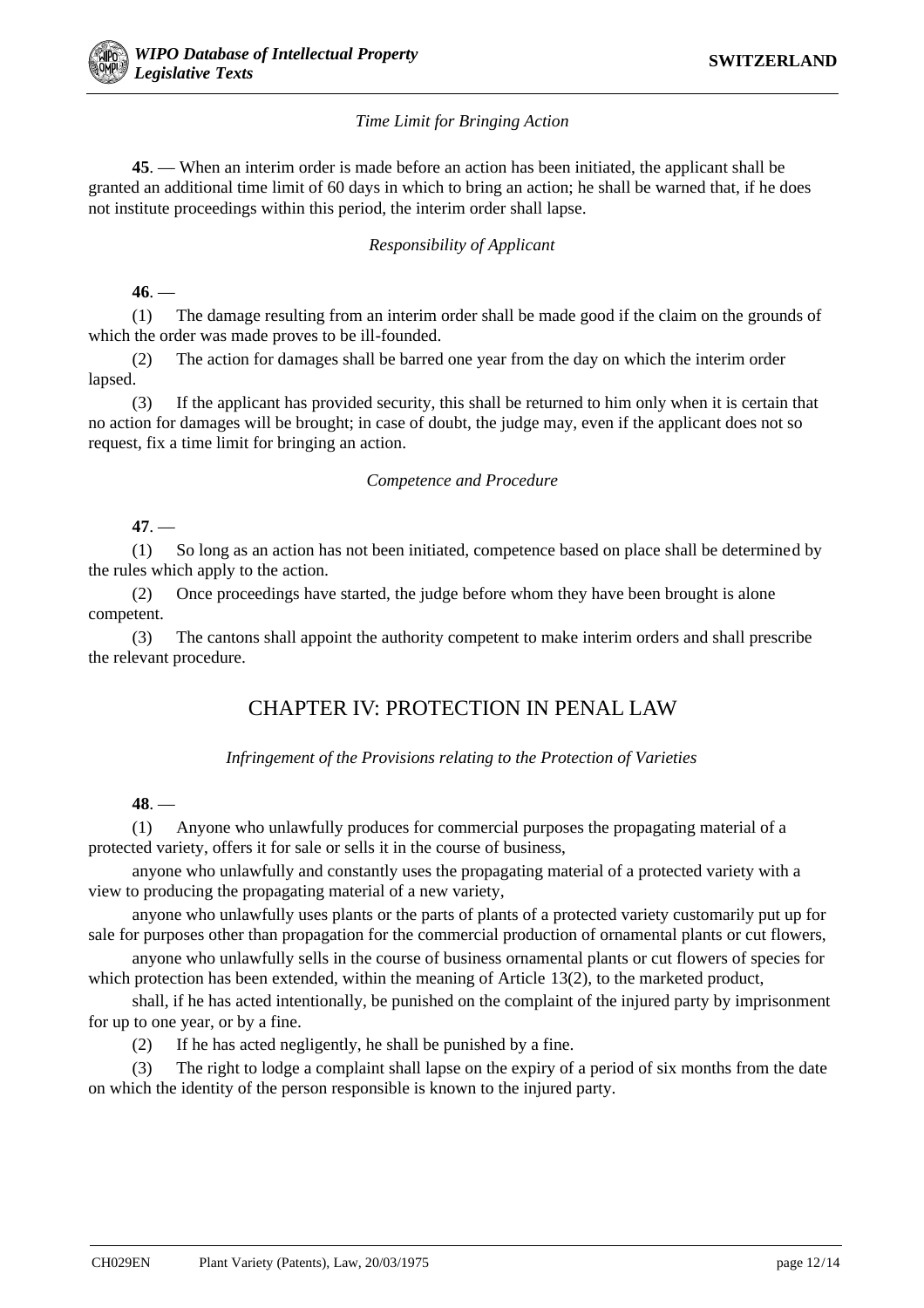# *Misleading Publicity and other Offenses*

**49**. —

(1) Anyone who, in advertisements, on his business papers or in the marketing of products, gives indications liable to give rise to the false belief that the products are protected,

anyone who does not use the denomination of the variety when, in the course of business, he sells the propagating material of a protected variety,

anyone who, in his professional activity, uses the denomination of a protected variety or a denomination liable to be confused with it for another variety of the same or a similar botanical species,

anyone who infringes the present Law or the regulations which apply to it in any other way,

shall be punished by a fine, if he has acted intentionally.

(2) The attempt to commit an offense and complicity in an offense shall also be punishable.

# *Confiscation of Material*

**50.** — Even in cases where no specific person can be prosecuted and sentenced, the judge may order the confiscation of products manufactured unlawfully.

# *Penal Prosecution*

**51**. — Penal prosecution shall be the responsibility of the cantons.

# CHAPTER V: FINAL PROVISIONS

# *Amendments to Existing Law*

# **52**. —

(1) The Federal Law of April 11, 1889, on prosecution for debts and bankruptcy shall be amended as follows:

# *Art. 132, subparagraph 2*

- 2. The same rule shall apply to the making of inventions, to titles of protection for varieties, to industrial designs, to trademarks and to copyright.
- (2) The Judicature Law of December 16, 1943, shall be amended as follows:

# *Art. 100, subparagraph (n) (new)*

(n) In relation to the protection of plants: the decisions relating to the admissibility of plant varieties.

# *Protection of Known Varieties*

# **53**. —

(1) Notwithstanding Article 5(3), varieties which, with the consent of the breeder or his successor in title, have been offered for sale or marketed in Switzerland for less than four years may also be submitted for protection during a transitional period of one year from the entry into force of this Law. If protection is granted, its duration shall be reduced by the number of whole years which have elapsed between the first time the variety was offered for sale or marketed and the time when it was submitted.

(2) The same rule shall apply mutatis mutandis to varieties of species newly included in the list of species after the entry into force of this Law.